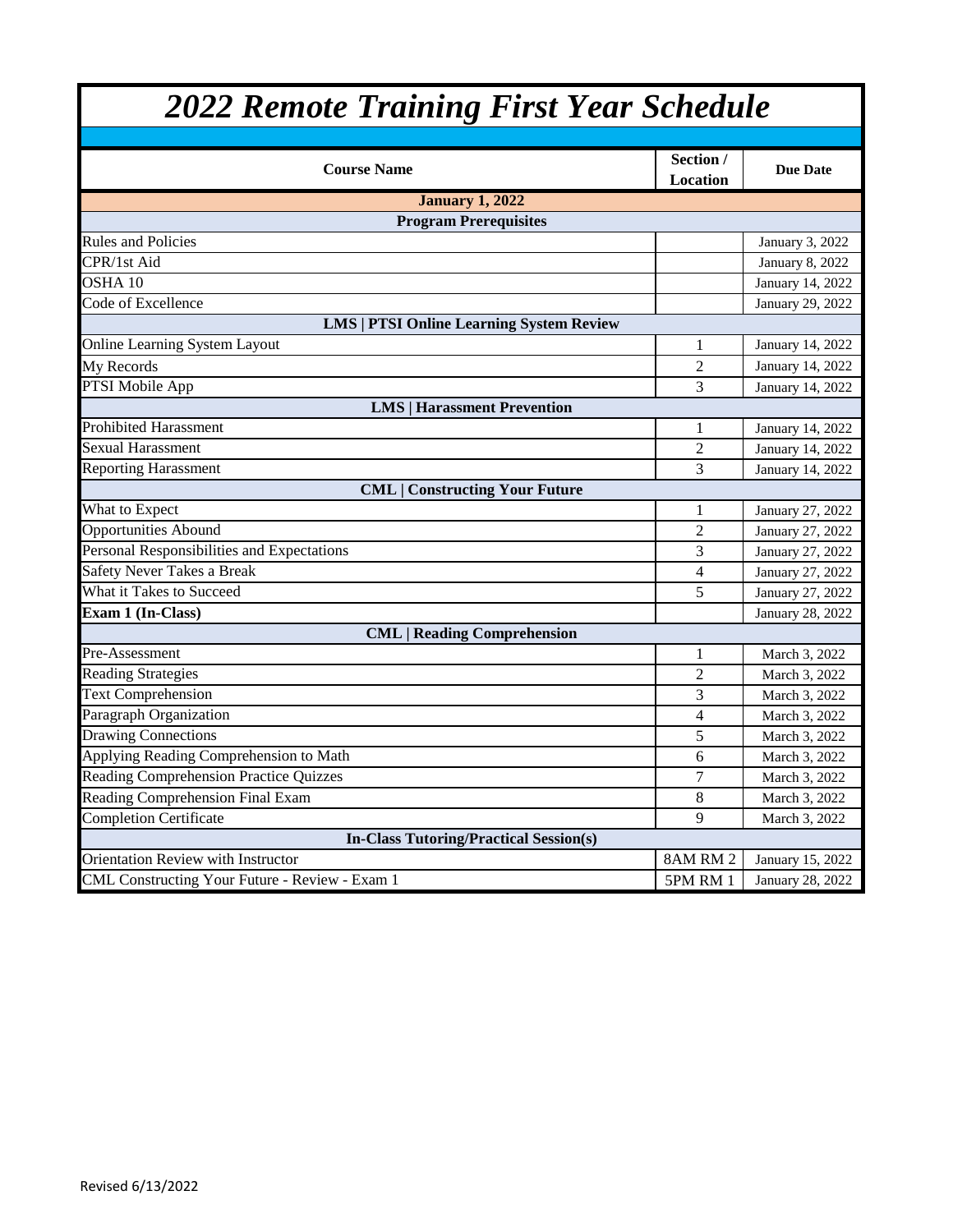| <b>February 2022</b>                                             |                 |                   |
|------------------------------------------------------------------|-----------------|-------------------|
| <b>CML</b>   Job Information and Applications                    |                 |                   |
| Introduction                                                     |                 | February 11, 2022 |
| Absenteeism, Productivity, and Challenges of the Workplace       | 2               | February 11, 2022 |
| Workplace of an Electrical Worker                                | 3               | February 11, 2022 |
| Tools of the Trade                                               | 4               | February 11, 2022 |
| Use and Care of Ladders                                          | 5               | February 11, 2022 |
| <b>Masonry and Fasteners</b>                                     | 6               | February 11, 2022 |
| <b>Twist-On Connectors</b>                                       |                 | February 24, 2022 |
| <b>Commonly Used Items</b>                                       | 8               | February 24, 2022 |
| <b>Sizing Building Wire</b>                                      | 9               | February 24, 2022 |
| <b>Aluminum Conductors</b>                                       | 10              | February 24, 2022 |
| Metric System                                                    | 11              | February 24, 2022 |
| Alignment and Measures                                           | 12              | February 24, 2022 |
| <b>EXAM 2 (In-Class)</b>                                         |                 | February 25, 2022 |
| <b>In-Class Tutoring/Practical Session(s)</b>                    |                 |                   |
| Job Information and Applications Review with Instructor          | <b>5PM RM 1</b> | February 11, 2022 |
| Job Information and Applications Review with Instructor & Exam 2 | <b>5PM RM 1</b> | February 25, 2022 |

| <b>March 2022</b>                                                    |          |                |  |
|----------------------------------------------------------------------|----------|----------------|--|
| <b>CML</b>   Reading Comprehension                                   |          |                |  |
| <b>Completion Certificate</b>                                        | 9        | March 3, 2022  |  |
| <b>CML</b>   Introduction to Apprenticeship                          |          |                |  |
| Welcome to the beginning of Your Electrical Career!                  |          | March 3, 2022  |  |
| Preparing for Your Apprenticeship                                    | 2        | March 3, 2022  |  |
| The Economics of Working in Construction                             | 3        | March 3, 2022  |  |
| The Organized Electrical Industry                                    | 4        | March 3, 2022  |  |
| Reaping the Rewards of the IBEW-NECA Partnership                     | 5        | March 3, 2022  |  |
| <b>EXAM 3 (In-Class)</b>                                             |          | March 4, 2022  |  |
| CML   Applied Codeology, Navigating the 2020 NEC                     |          |                |  |
| Overview, Organization and Chapter 1 of the National Electrical Code |          | March 18, 2022 |  |
| Planning the Installation                                            | 2        | March 18, 2022 |  |
| Building the Installation                                            | 3        | March 18, 2022 |  |
| Using the Electricity                                                | 4        | March 18, 2022 |  |
| <b>Special Occupancies</b>                                           | 5        | March 18, 2022 |  |
| <b>In-Class Tutoring/Practical Session(s)</b>                        |          |                |  |
| Introduction to Apprenticeship Review with Instructor & Exam 3       | 5PM RM 1 | March 4, 2022  |  |
| Applied Codeology, Navigating the 2020 NEC Review with Instructor    | 8AM RM 1 | March 18, 2022 |  |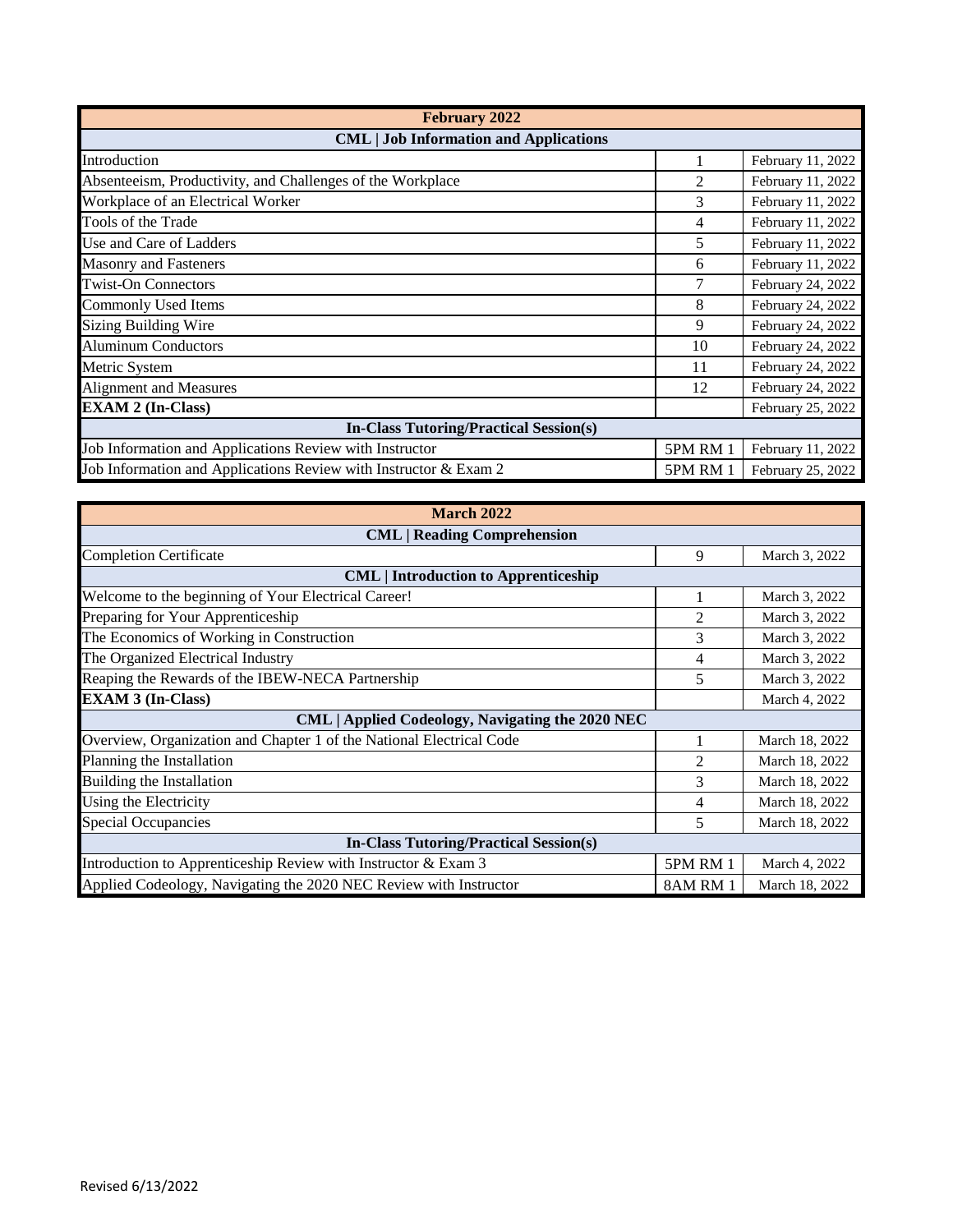| <b>April 2022</b>                                                          |                |                |
|----------------------------------------------------------------------------|----------------|----------------|
| CML   Applied Codeology, Navigating the 2020 NEC Continued                 |                |                |
| <b>Special Equipment</b>                                                   | 6              | April 1, 2022  |
| <b>Special Conditions</b>                                                  |                | April 1, 2022  |
| Communications                                                             | 8              | April 1, 2022  |
| Tables and the Informative Annexes                                         | 9              | April 1, 2022  |
| The Codeology Method                                                       | 10             | April 1, 2022  |
| <b>EXAM 4 (In-Class)</b>                                                   |                | April 2, 2022  |
| <b>LMS   Conduit Fabrication 2nd Ed</b>                                    |                |                |
| How to Work with Fractions                                                 |                | April 15, 2022 |
| <b>Using Basic Trigonometric Functions</b>                                 | $\overline{2}$ | April 15, 2022 |
| Introduction to Conduit Bending                                            | 3              | April 15, 2022 |
| <b>Conduit Types</b>                                                       | 4              | April 15, 2022 |
| Hand Fabrication of 90° Stubs                                              | 5              | April 22, 2022 |
| Hand Fabrication of Back-to-Back Bends                                     | 6              | April 22, 2022 |
| Hand Bending Offsets and Kicks                                             | 7              | April 22, 2022 |
| Hand Bending - Three-and Four-Bend Saddles                                 | 8              | April 22, 2022 |
| <b>EXAM 5 (In-Class)</b>                                                   |                | April 23, 2022 |
| <b>In-Class Tutoring/Practical Session(s)</b>                              |                |                |
| Applied Codeology, Navigating the 2020 NEC Review with Instructor & EXAM 4 | 8AM RM 1       | April 2, 2022  |
| Practical Application Labs Conduit System Fabrication                      | 8AM RM 1       | April 16, 2022 |
| Practical Application Labs Conduit System Fabrication & EXAM 5             | 8AM RM 1       | April 23, 2022 |

| <b>May 2022</b>                                     |          |              |
|-----------------------------------------------------|----------|--------------|
| <b>CML</b>   Construction Drawings                  |          |              |
| Introduction to Blueprints and the Design Process   |          | May 8, 2022  |
| Scaling and Dimensions                              |          | May 8, 2022  |
| Plan views                                          |          | May 24, 2022 |
| Elevations                                          |          | May 24, 2022 |
| <b>Details and Sections</b>                         |          | May 31, 2022 |
| Schedules and Specifications                        | h        | May 31, 2022 |
| <b>In-Class Tutoring/Practical Session(s)</b>       |          |              |
| <b>Construction Drawings Review with Instructor</b> | 5PM RM 2 | May 4, 2022  |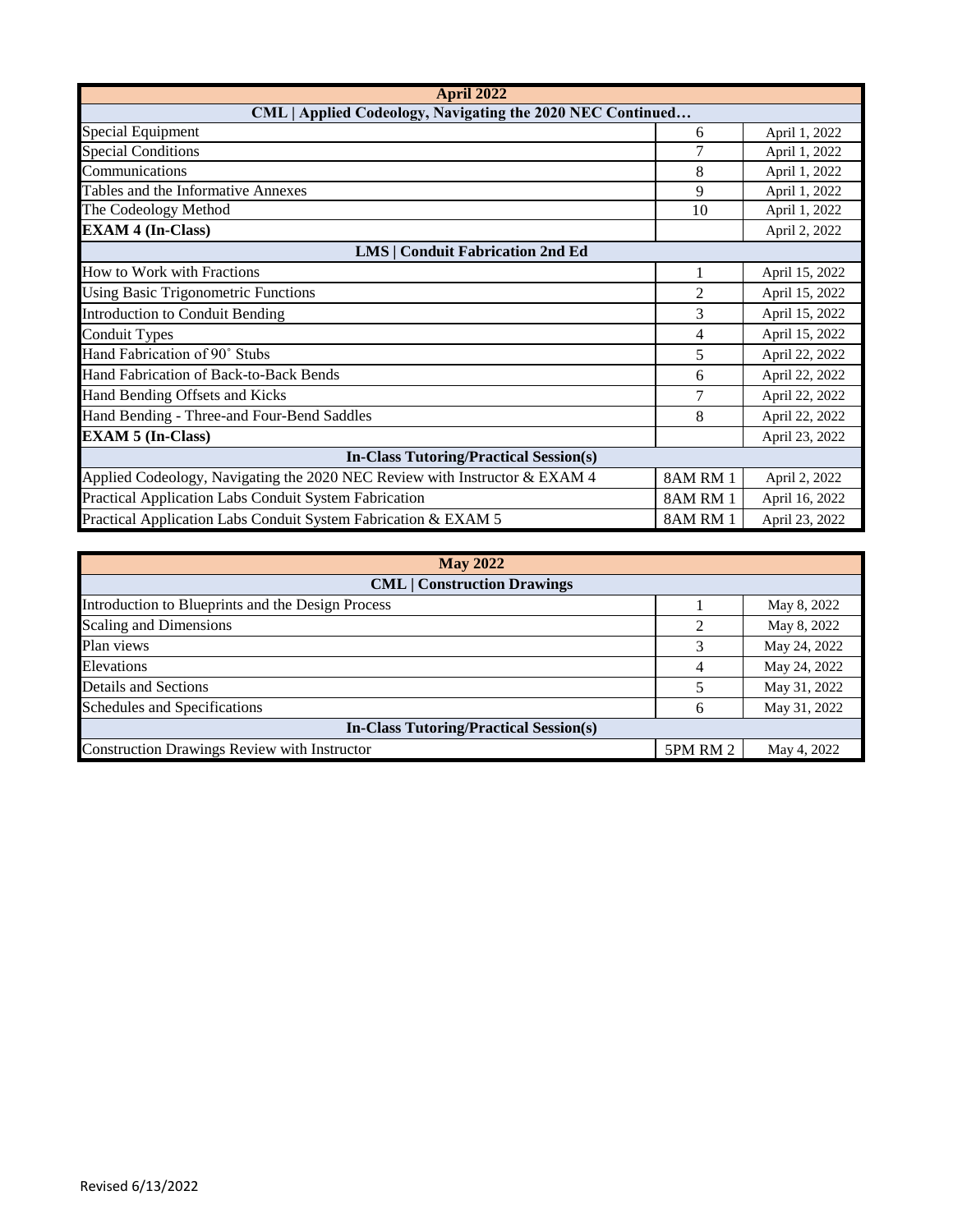| <b>June 2022</b>                                               |                 |               |
|----------------------------------------------------------------|-----------------|---------------|
| <b>CML</b>   Construction Drawings Continued                   |                 |               |
| <b>EXAM 6 (In-Class)</b>                                       | 5PM RM 2        | June 1, 2022  |
| $LMS$   DC Theory 1                                            |                 |               |
| What is Electricity?                                           | 1               | June 17, 2022 |
| <b>Electrical Energy Sources</b>                               | 2               | June 17, 2022 |
| <b>Electrical Switches</b>                                     | 3               | June 17, 2022 |
| Conductors, Conductor Resistance, and Wattage Loss             | 4               | June 17, 2022 |
| <b>Introduction to Electrical Devices</b>                      | 5               | June 17, 2022 |
| Current, Voltage, and Resistance in a Circuit                  | 6               | June 22, 2022 |
| The Electrical Circuit and Ohm's Law                           |                 | June 22, 2022 |
| Power in a Circuit                                             | 8               | June 22, 2022 |
| DC Theory 1 Review & EXAM 7 (In-Class)                         | 5PM RM 2        | June 22, 2022 |
| LMS   DC Theory 2                                              |                 |               |
| The Series Circuit                                             |                 | June 29, 2022 |
| Understanding and Calculating Resistance in DC Series Circuits | 2               | June 29, 2022 |
| How Current Reacts in DC Series Circuits                       | 3               | June 29, 2022 |
| How Voltage Functions in DC Series Circuits                    | 4               | June 29, 2022 |
| <b>In-Class Tutoring/Practical Session(s)</b>                  |                 |               |
| DC Theory - Switches and Conductors Practical Application Lab  | <b>5PM RM 1</b> | June 15, 2022 |
| DC Theory - Series Q&A, Intro to Parallel CKT                  | 5PM RM 1        | June 29, 2022 |

| <b>July 2022</b>                                            |                |               |
|-------------------------------------------------------------|----------------|---------------|
| LMS   DC Theory 2 Continued                                 |                |               |
| How to Calculate Power in DC Series Circuits                | 5              | July 6, 2022  |
| Energized Circuits and the Potential Hazards They Possess   | 6              | July 6, 2022  |
| How to Draw Basic Electrical Circuits Correctly             |                | July 6, 2022  |
| Introduction to Test Instruments                            | 8              | July 6, 2022  |
| DC Theory Review & Exam $8 +$ Parallel CKT Q&A (In-Class)   | 5PM RM 2       | July 6, 2022  |
| LMS   DC Theory 3                                           |                |               |
| How Current Reacts in DC Parallel Circuits                  |                | July 13, 2022 |
| Understanding Resistance in DC Parallel Circuits            | $\mathfrak{D}$ | July 13, 2022 |
| Working with Ratios and Proportion                          | 3              | July 13, 2022 |
| How Voltage Functions in DC Parallel Circuits               | 4              | July 13, 2022 |
| How to Calculate Power in DC Parallel Circuits              | 5              | July 13, 2022 |
| DC Theory Review & Exam 9 + Combo CKT Q&A (In-Class)        | 5PM RM 2       | July 13, 2022 |
| LMS   DC Theory 4                                           |                |               |
| Understanding Resistance in DC Combination Circuits         |                | July 20, 2022 |
| How Current Reacts in DC Combination Circuits               | $\overline{2}$ | July 20, 2022 |
| How Voltage Functions in DC Combination Circuits            | 3              | July 20, 2022 |
| How to Calculate Power in DC Combination Circuits           | 4              | July 27, 2022 |
| How Voltage and Current Dividers Work                       | 5              | July 27, 2022 |
| The Design and Operation of the 3-Wire, Single-Phase System | 6              | July 27, 2022 |
| DC Theory Review & Exam 10 (In-Class)                       | 5PM RM 2       | July 27, 2022 |